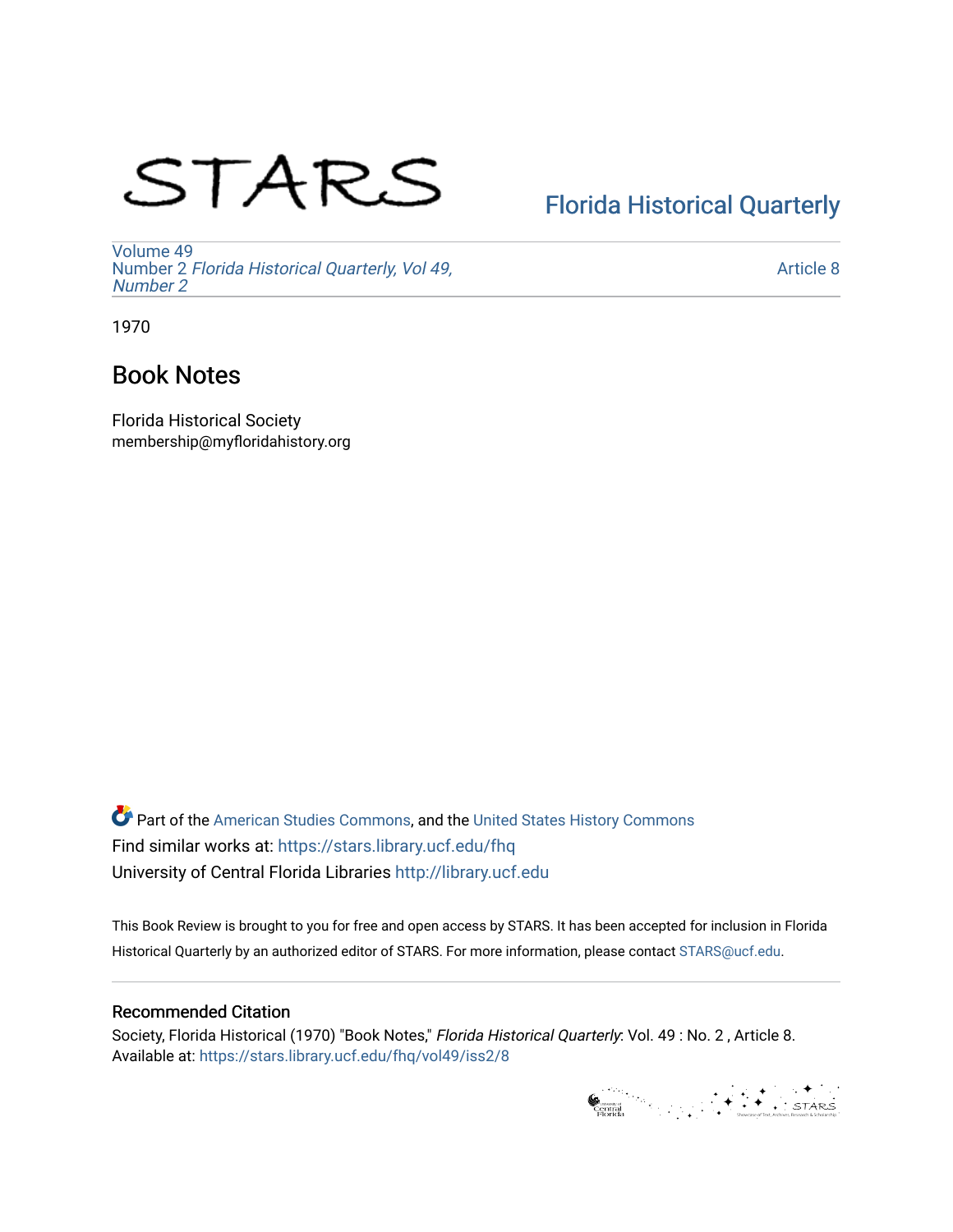## 184 FLORIDA HISTORICAL QUARTERLY

### BOOK NOTES

Peter Schaal arrived in Sanford, Florida, in 1912, to become news and sports editor of the local newspaper. He also served for many years as Seminole County correspondent for the Associated Press, the Jacksonville *Florida Times-Union,* and the *Orlando Sentinel.* From his longtime association with the community, he has written a book, *Sanford as I Knew It, 1912- 1935.* There is a chapter for each year, and Mr. Schaal has highlighted the important community events as recorded in the *Sanford Herald.* The last chapter was written as a tribute to the Sanford High School football team. This book contains an index, which certainly makes it very useful. It sells for \$4.50, and it may be ordered from the author, Box 140, Orlando 32802.

*Pedro Menendez de Aviles and the Founding of St. Augustine,* by Elaine Murray Stone, is one of the American Background Books series that records the lives of outstanding Catholics in American history. The book was written for a teenage audience, but an examination of Mrs. Stone's list of sources reveals that she has done her homework well. She has produced a very readable book with a minimum of historic errors. It is published by P. J. Kennedy and Sons, New York, and sells for \$4.95.

*The Branded Hand: Trial and Imprisonment,* by Jonathon Walker, has been republished by Arno Press, New York (\$4.50). Walker's story, originally published in 1845, was widely distributed throughout the United States and England before the Civil War by abolitionist organizations. Walker was accused of "stealing" seven slaves. He had taken the blacks aboard his small boat at Pensacola in 1844, and while enroute to Nassau, they were captured by a U. S. Navy sloop. In Key West Walker was placed in double-irons, and was later taken by steamer to Pensacola to stand trial Found guilty, he was sentenced to stand in the pillory for one hour, to pay a sizable fine, and to be branded on the palm of his right hand with the letters SS (slave stealer). By the time Walker was released from jail in June 1845, his case had become famous. In a poem entitled "The Branded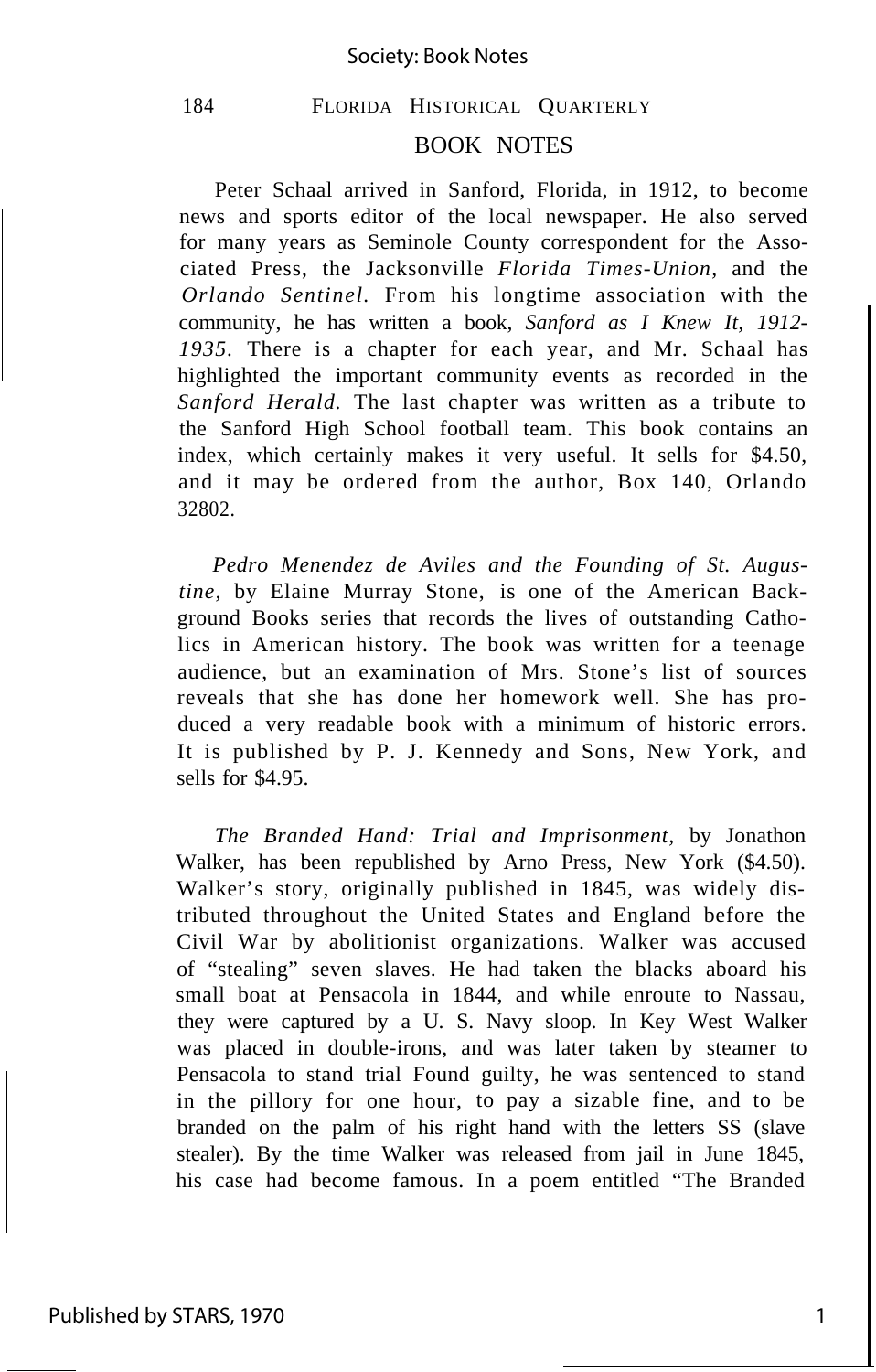BOOK NOTES 185

Hand," John Greenleaf Whittier heralded Walker's anti-slave activities.

*The First Baptist Church, Gainesville, Florida, 1870-1970,* by George C. Osborn, records the history of the congregation from the time of its organization, August 14, 1870, when it had a total of twenty-one members. Within five years there was a church building and pastor, who served two Sundays each month for a salary of \$300 a year. Church histories are necessary if one is to fully understand and appreciate local and regional history. Professor Osborn, who has written biographies of John Sharp Williams and Woodrow Wilson, has written an adequate history, notwithstanding the difficulties of obtaining necessary papers and records. He points out in his preface the need of all religious institutions to establish "a careful and complete filing system for reference by proper persons and for use by church historians." This monograph sells for \$3.00, plus twenty cents postage. It may be ordered from the First Baptist Church, 424 West University Avenue, Gainesville 32601.

*Florida Legislature, A Bibliography,* by E. Lester Levine and William H. Creamer, is one of the publications in the Civic Information Series, Public Administration Clearing Service, University of Florida. As Professor Levine points out in his introduction, the Florida legislative process offers a fertile area for future research for both political scientists and historians. The pamphlet sells for twenty-five cents, and it may be ordered from the Director, Public Administration Clearing Service, University of Florida, Gainesville 32601.

*Contributions* of *the Florida State Museum, Social Sciences, Number 16,* contains two papers: "The Palmetto Grove Site on San Salvador, Bahamas," by Charles A. Hoffman, Jr., and "Archaeological Investigations on Cat Island, Bahamas," by James C. MacLaury. The monograph sells for \$1.50, and it may be ordered from the Florida State Museum, Seagle Building, Gainesville 32601.

Professor Robert B. Marcus, Department of Geography, University of Florida, has published an excellent *Geography of*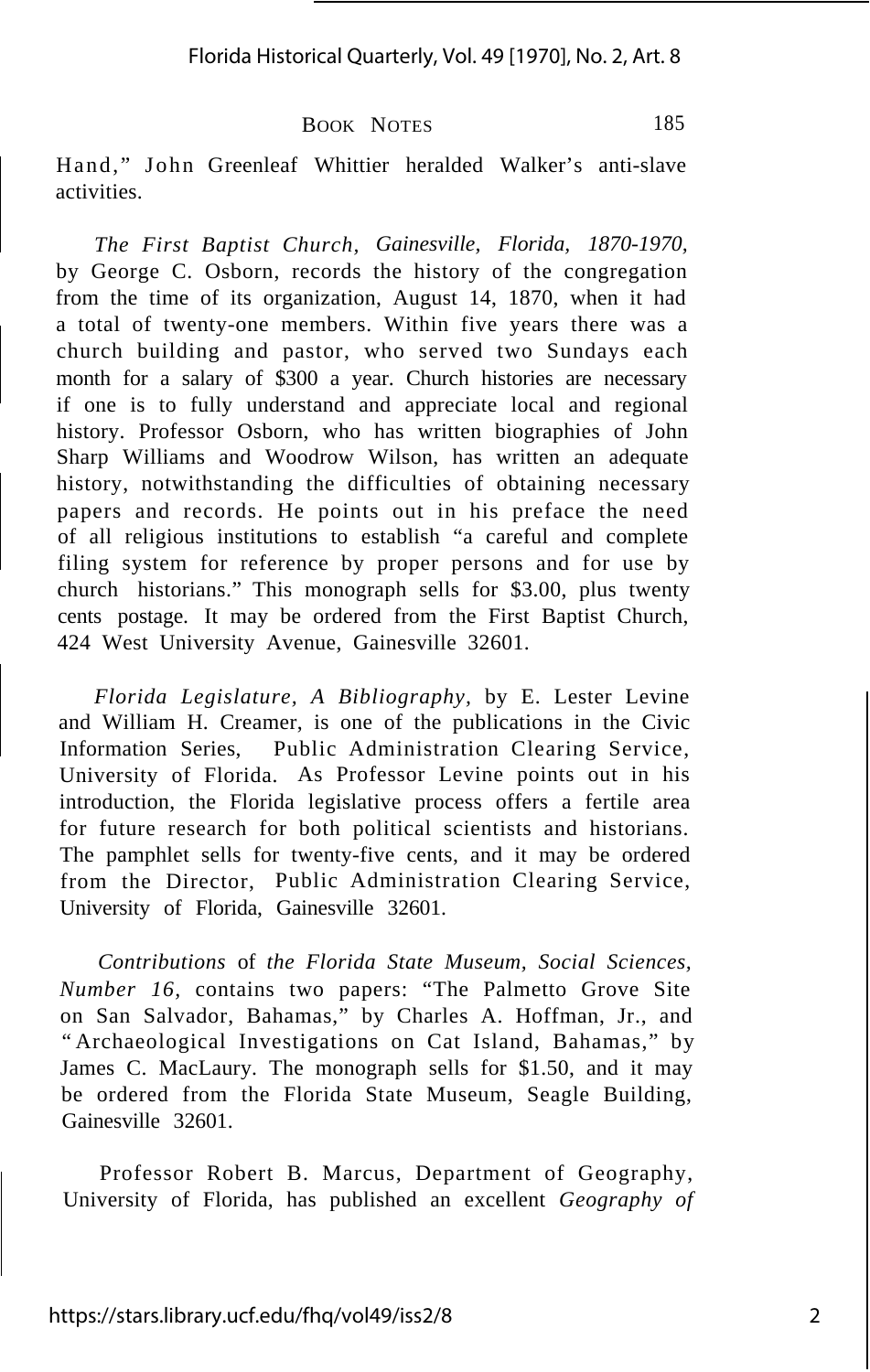#### 186 FLORIDA HISTORICAL QUARTERLY

*Florida.* A large variety of topics are included: size and location, physiography, climate, soils, water resources, population, manufacturing, tourism, agriculture, fisheries, forestry, and mining. There are selected references at the end of each chapter and a number of maps and statistical tables. The *Geography* sells for \$3.60. Order from the University of Florida Bookstore, Gainesville 32601.

*Journal of a Tour and Unsettled Parts of North America in 1796-7197,* by Francis Baily, has been published by Southern Illinois University Press, Carbondale, in its Travels on the Western Waters series. Baily "toured" the American frontier in the 1790s. He traveled down the Ohio and Mississippi rivers to New Orleans and then returned North by way of the Natchez Trace. Published originally in 1846, the *Journal* gives a descriptive account of "every conceivable aspect of frontier life from the excessives of the religious procession in Spanish New Orleans to the simple campfire warming the weary travelers on the Natchez Trace." There is much in the book to interest West Florida historians. Professor Jack D. L. Holmes of the University of Alabama at Birmingham is editor of the Baily *Journal.* His introduction includes extensive biographical data on Baily, and his commentary on the *Journal's* value to history is excellent. There is also an index. The book sells for \$15.

*Privateers in Charleston, 1793-1796: An Account of A French Palatinate in South Carolina,* by Melvin H. Jackson, was published by the Smithsonian Institution Press, Washington 20560. Many of the attacks which the French privateersmen made against the British and Spanish in a vain attempt to save France's West Indian colonies were off the Georgia and Florida coasts. The abortive efforts of French Minister Genet and Mangourit, French counsul at Charleston, to revolutionize and seize the Floridas from Spain is described in a chapter entitled "Gallomania and the East Florida Experition." Much of this is drawn from correspondence from the East Florida Papers. The interesting story which it tells and the excellent pictures which it contains make this book a rare buy at \$3.50. It is available from the United States Government Printing Office, Washington 20402.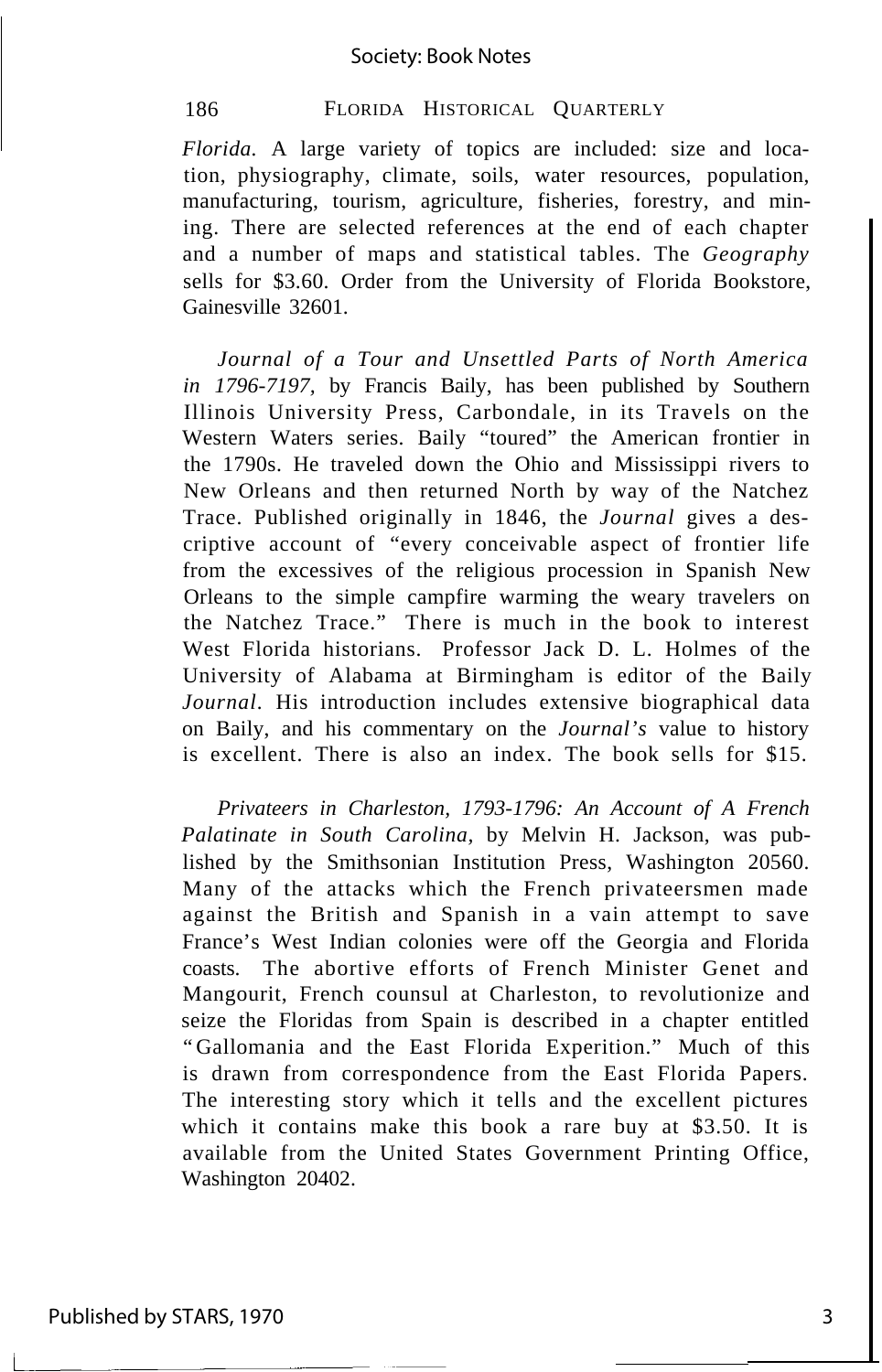Florida Historical Quarterly, Vol. 49 [1970], No. 2, Art. 8

#### BOOK NOTES 187

*The Negro in Maryland Politics,* by Margaret Law Callcott, examines the black man's political role against the full spectrum of post-Civil War politics. Maryland Negroes gave solid support to the Republican Party, and in retaliation the Democrats launched ingenious but unsuccessful schemes to disfranchise them. This book is an important contribution to both southern and black history. Published by the Johns Hopkins Press, Baltimore, it sells for \$7.95.

*Mississippi Valley Pioneers,* compiled and edited by Neil J. Toups, is devoted mainly to the passenger lists of thirty-seven ships that left France for Louisiana between 1717 and 1721. In most instances the birthplaces and the occupations of the various colonists are listed. There is a description of the Western Company and the Company of the Indies together with a listing of sixteen of the larger and more important Louisiana Concessions. This book is of value to those interested in West Florida history. It sells for \$7.95, and may be ordered from Neilson Publishing Company, 118 Julian Drive, Lafayette, Louisiana 70501.

In 1930 the University of North Carolina at Chapel Hill established the Southern Historical Collection with Dr. J. G. de Rhoulhac Hamilton as its director. With its more than 5,000,000 documents and manuscripts, the collection is generally recognized as being one of the very best in the country, not only because of the great mass of material, but also because of the breadth of its holdings. There are manuscripts and private papers of individuals, families, and institutions; no public records, books, pamphlets, or newspapers are included. In 1941, when the collection was substantially smaller than it is now, a guide was published. It is out-of-date, but a new guide is now available. It contains entries for most of the collection's nearly 4,000 groups of papers. There is also an index to selected people, places, and subjects. There are many Florida references in the collection, and it is noted that the Stephen R. Mallory Papers, the Edmund Kirby-Smith Papers, the Richard Keith Call Papers, the Brevard Family Papers, and the Hentz Family Papers are at Chapel Hill. *Southern Historical Collection: A Guide to Manuscripts,* edited by Susan L. Blosser and Clyde N. Wilson,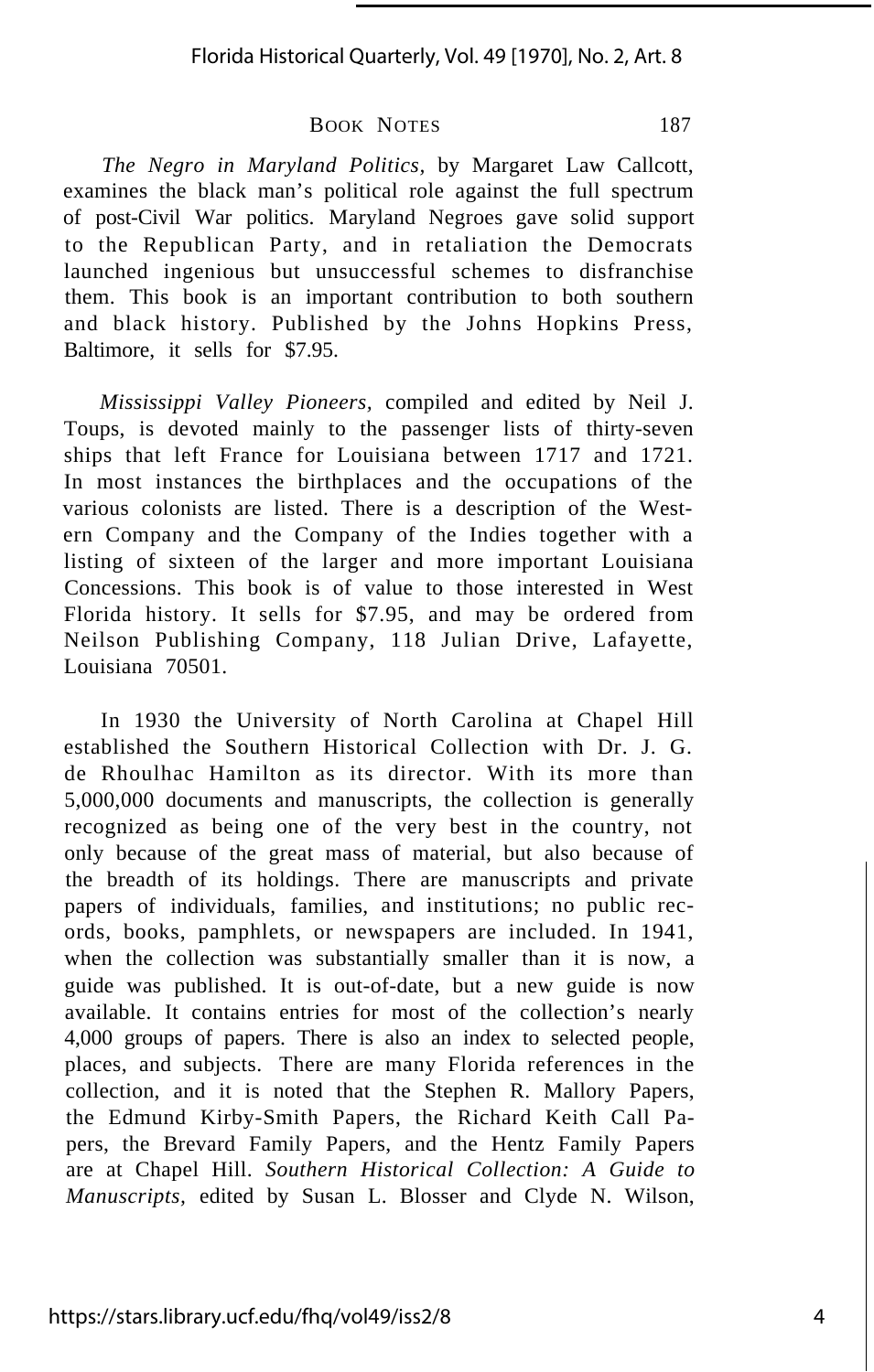#### Society: Book Notes

188 FLORIDA HISTORICAL QUARTERLY

Jr., sells for \$6.00. It may be ordered from the Manuscripts Department, University of North Carolina Library, Chapel Hill 27514.

*A Guide to Spanish Louisiana, 1762-1806,* by Jack D. L. Holmes, is in the Louisiana Collection Series of Books and Documents on Colonial Louisiana. Professor Holmes' Spanish Louisiana, examined according to eighteenth century definition, was bounded on the west by Texas and includes the posts of Los Adaes and Natchitoches, and on the north by the Louisiana settlements of St. Louis, San Carlos, and St. Andrew. On the east, the traditional eighteenth century boundary of Louisiana and West Florida, the Mississippi-Iberville River line, has been extended so as to include West Florida as far as the Apalachicola River and the Spanish post of San Marcos de Apalache. The southern boundary, of course, is the Gulf of Mexico. Louisiana was acquired by Spain in 1762 under the Treaty of Fontainbleau, and it became an American territory in 1803. This *Guide* continues through 1806 so as to include important material relating to the transfer and American settlement. While this bibliography is not definitive, and Professor Holmes never intended it so, it is very valuable. The study is intended for the general public, students, and historians, and it serves all three groups well. There are many Florida references, including several from the *Florida Historical Quarterly.* The book sells for \$3.95, and it may be ordered from the Louisiana Collection Series, 720 S. 20th Street, Birmingham, Alabama 35233.

A list of references for the *History of Agriculture in the United States, 1790-1840* has been compiled and edited by Douglas Bowers for the Agricultural History Center, University of California, Davis. It was prepared as another step toward an eventual comprehensive bibliographical history of American agriculture. There are more than 1,200 references, including several relating to Florida.

*A Guide to Research in American Library History,* by Michael H. Harris, spotlights undeveloped areas for the researcher in library history. Of particular value is a descriptive bibliography of theses and dissertations on American library